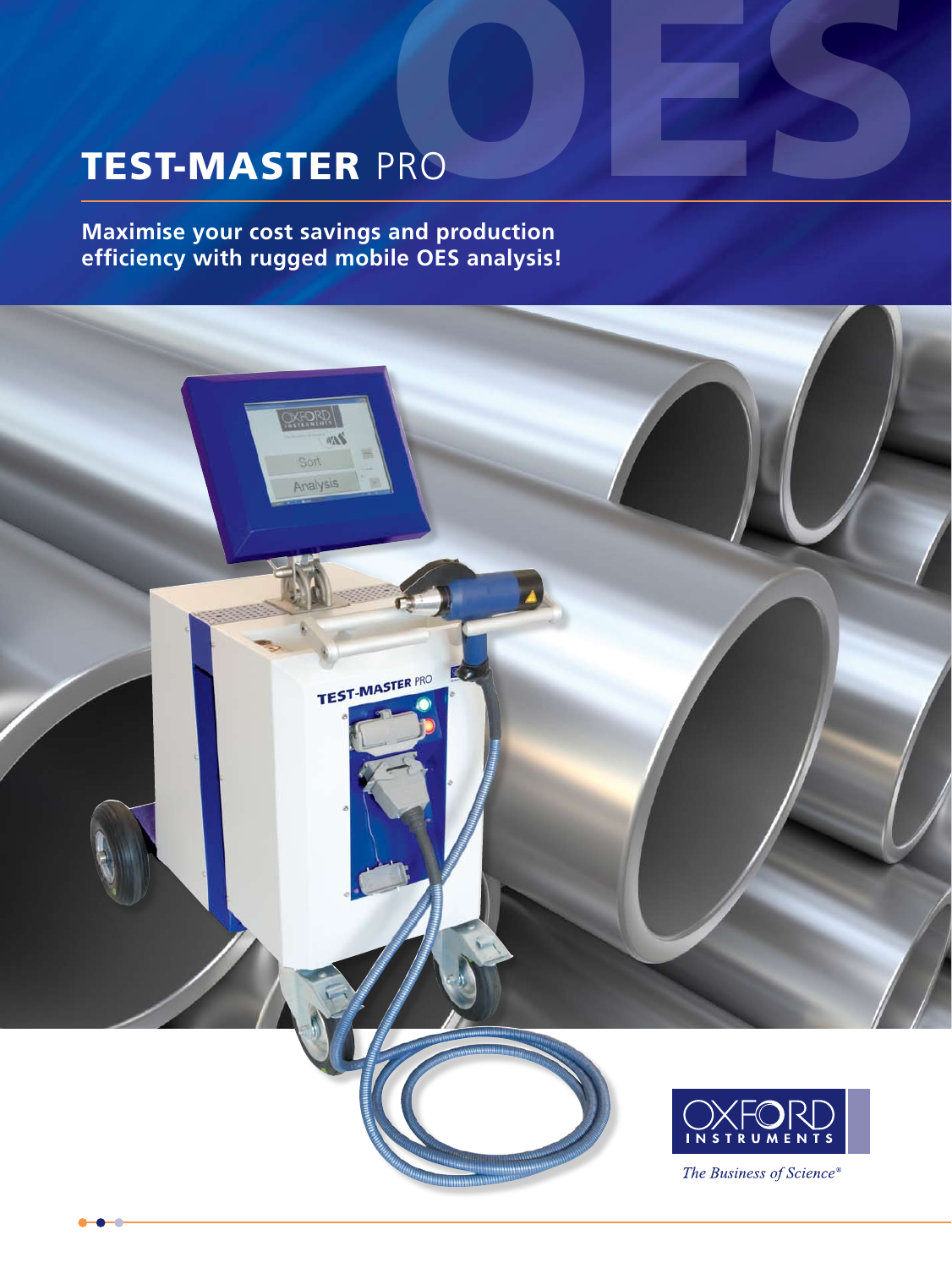# TEST-MASTER PRO

PRO<br>
..., mobile spectrometer for precise analysis, quick<br>
... TEST-MASTER PRO **is a robust, mobile spectrometer for precise analysis, quick grade ID and sorting of metallic samples. It is optimised for continuous operation, and is ideally suited for heavy industrial and fully automated applications.**

# **Product highlights**

- Rapid sorting in 3 seconds
- **•** Light weight sample probe
- **•** Heat exchanger for cooling
- **•** High performance analysis
- **•** Input via Touch-Screen
- **•** Automation interface

The TEST-MASTER PRO displays the unique capability of producing precise carbon analysis in a surprisingly quick 4 second test.

A software controlled digital high frequency power source produces a controlled spark in argon or a directcurrent arc in air.

Current, voltage, frequency and inductance can be separately monitored and adjusted to optimise the most efficient parameters for the application.

Frequencies and voltages up to 500Hz / 500V as well as an arc current of up to 6A allows trouble-free excitation. An added advantage is that even grey cast iron excitation in spark-mode is possible.

Speed of analysis, precision and userfriendliness were the most important factors in the design and development of the TEST-MASTER PRO.





*Automation Probe*

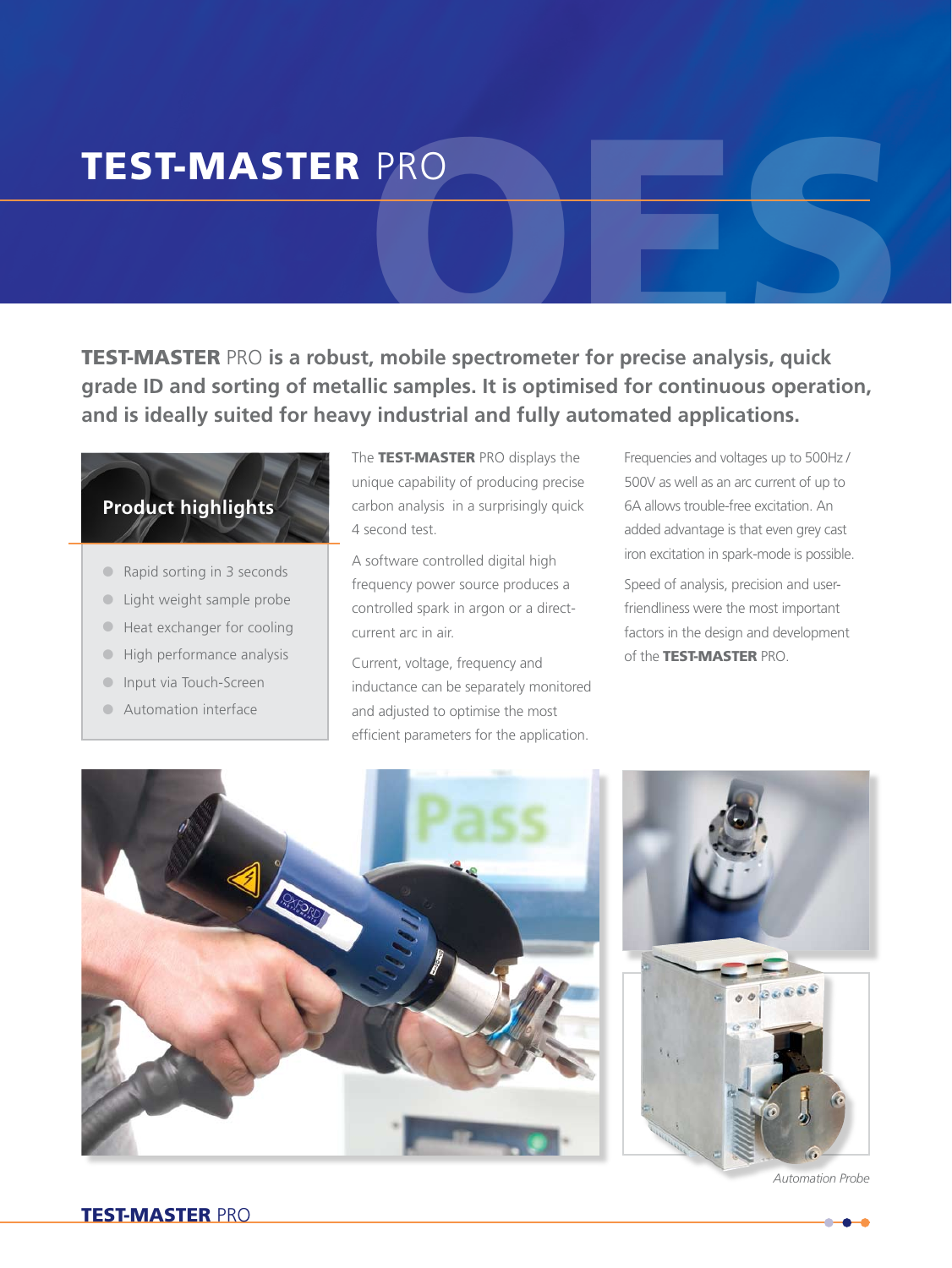# High performance, rapid OES analysis

TEST-MASTER

The high resolution Multi-CCD-Optic's readout system uses DSP technology (Digital Signal Processing). The 14 CCD-detectors each have a dedicated processor that evaluates the data from the complete wavelength range in only microseconds. This allows the use of our dynamic integration algorithm (DIA) which dramatically improves the repeatability of the measurement.

To maintain maximum uptime and field reliability effective cooling is required. This is achieved by a revolutionary new secondary cooling circuit with its own heat exchanger. More conventional cooling methods blow air through the different compartments of the instrument, carrying dust, dirt, moisture and metal vapour into the housing. Even filters don't prevent this completely and need regular replacement resulting in increased cost. The TEST-MASTER's housing is hermetically sealed and absolutely dust proof. Less to go wrong means greater reliability and lower cost of ownership.

# **Options**

UV-PRO Mini Optic for analysing UV elements and low carbon contents, Bluetooth® printer, uninterrupted power supply, external keyboard, sample preparation devices, spare parts and consumables kit.

# **Automation**

- **•** Automation interface with 6 channels for connection to a PLC-system (START, RESET, GOOD, BAD, AUTO, READY)
- **•** Automation probe ARC with rugged aluminium housing, reinforced cooling system and 10m connection hose
- **•** Automation probe SPARK with rugged aluminium housing, integrated Mini Optic for C, P and S determination
- 10m connection hose
- **•** Automation software with data export via LAN or USB, interaction with PLC (Programmable Logic Control)
- **•** Remote terminals for spectrometer control available

**Easy to obtain precise results in seconds!**